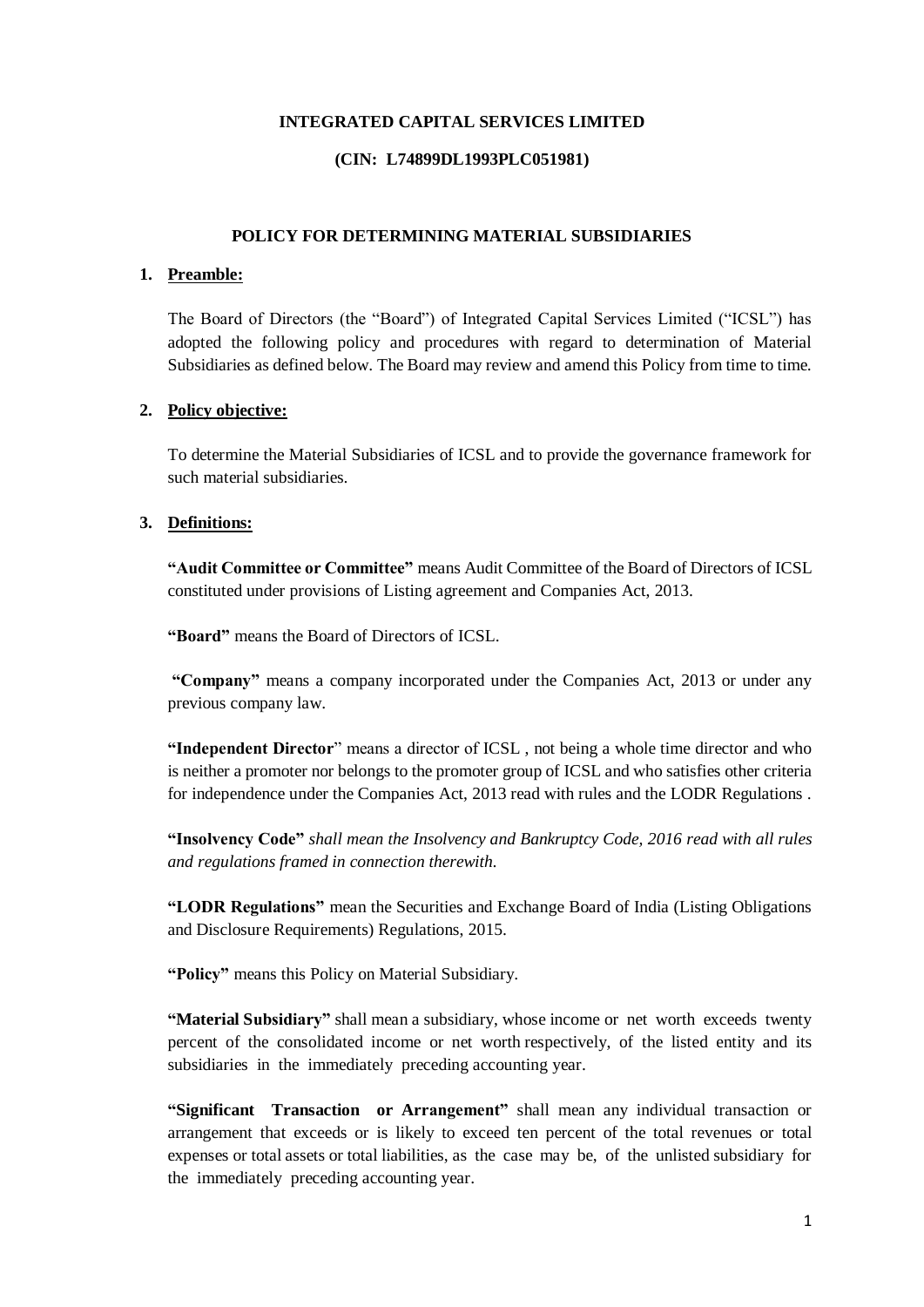**"Subsidiary"** shall be as defined under the Companies Act, 2013 and the Rules made thereunder.

# **4. Policy:**

- 1. A subsidiary shall be a Material Subsidiary, if any of the following conditions are satisfied:
	- a. A company in which the Investment / Proposed Investment of ICSL, exceeds/ shall exceed 20% of ICSL's consolidated net worth as per the audited balance sheet of the previous accounting year; or
	- b. Which have generated twenty per cent of the consolidated income of ICSL during the previous accounting year.

# **5. Requirements with respect to subsidiary of listed entity:**

- i. At least one independent director on the board of directors of ICSL shall be a director on the board of directors of an unlisted Material Subsidiary, whether incorporated in India or not.
- ii. The minutes of the Board meetings of the unlisted Material Subsidiary shall be placed at the Board meeting of ICSL.
- iii. The management shall periodically bring to the attention of the Board of Directors of ICSL, a statement of all Significant Transactions or Arrangements entered into by the unlisted Material Subsidiary.
- iv. The Audit Committee of Board of ICSL shall review the financial statements, in particular, the investments made by the unlisted Material Subsidiary.
- v. ICSL and its unlisted Material Subsidiary incorporated in India shall undertake secretarial audit and shall annex a secretarial audit report given by a company secretary in practice, in such form as specified, with the annual report of ICSL.
- vi. ICSL shall submit a secretarial compliance report in such form as specified, to stock exchanges, within sixty days from end of each financial year

# **6. Disposal of Material Subsidiary:**

a. ICSL shall not dispose of shares in its Material Subsidiary resulting in reduction of its shareholding (either on its own or together with other subsidiaries) to less than or equal to fifty percent or cease the exercise of control over the Material Subsidiary without passing a